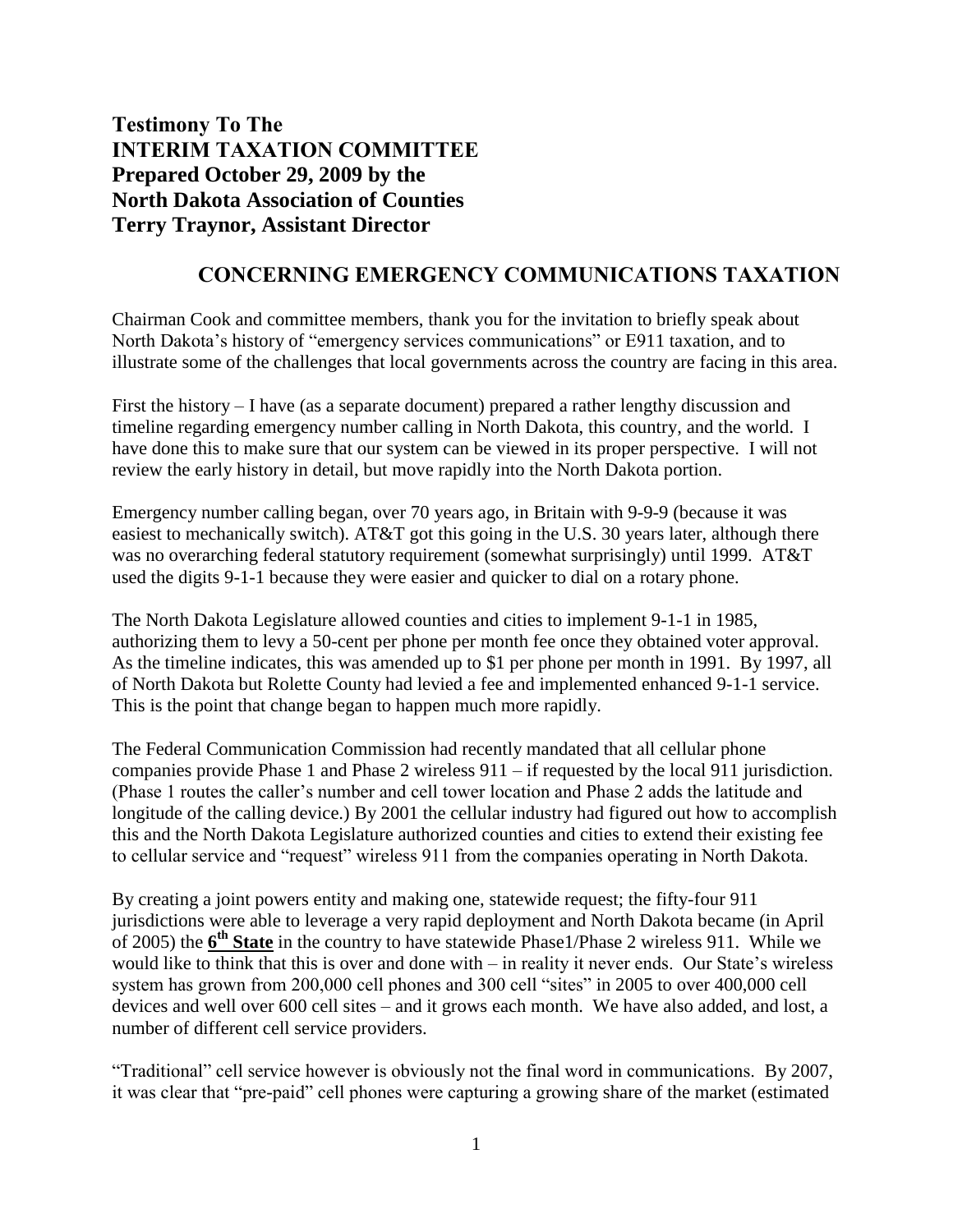at 16% in the U.S. and over 50% worldwide). Since these products do not generate a monthly bill, the vendors are resistant to traditional 911 fee collection – although local government has the same costs to route (and respond to) the call. The North Dakota Legislature, in 2007, made it clear that prepaid cell companies are to collect the fee by either deducting "value" each month from active accounts, or by simply paying an up-front 2% "sales tax". Even with the options, the major "pre-paid" providers have refused to collect and remit the fees in North Dakota and most other states.

Also in 2007, the Legislature extended the fee to Voice over Internet Protocol or VoIP providers. This computer/Internet-based phone service is offered by at least 800 different companies (voipproviderslist.com) – none of which need permission, license or certification to offer service in North Dakota. One of the largest in this country, Vonage, currently collects and remits the 911 fee for every customer in one of our fifty-four 911 jurisdictions – but they are the only one. No one knows how many VoIP providers have customers in North Dakota or how many customers there are.

By 2008 it became clear that the revenue received by 911 jurisdictions from "landline" phone service was declining statewide. Digging deeper into the data however, it was clear that it had been declining in some jurisdictions for several years. What was even more concerning was that revenue associated with cellular service, after growing quite steadily, had peaked and begun to drop off for some of these same rural counties.

While 911 costs for dispatch staff, whether directly for employees, or indirectly through multicounty contracts, continued to increase, the revenue to support those costs was decreasing for some jurisdictions. The 2009 legislature gave permission for those jurisdictions involved in multi-county 911 efforts to raise their fee to \$1.50 per device per month for the next three years, giving the Legislature time to study the issue. As of now, I am aware of no county that has opted to raise their fee, although a number of the more rural "state radio-dispatched" counties are considering this action.

Attached to my testimony is a flowchart of the expenditure of fee revenue in 2007 – with every jurisdictions fee at \$1/device per month. The statutory Emergency Services Coordinating Committee will be compiling this data again for 2009. This chart, analyzed with the data in the sidebars of the timeline report, explains the current dilemma. Just the \$6.3 million needed (2 years ago) to support the dispatchers and the \$2.4 million in payments to phone companies was more than the entire fee collected statewide.

Back to the timeline, this brings us close to current, but now is where things get really compressed and the challenges become a bit more complex. The Virginia Tech Shooting in 2007 publicized the technological shortcomings of the E911 system nationwide – something the FCC and USDOT had already begun to address in their "Next Generation 911" (NG911) initiative.

As widely reported, many students at Virginia Tech were "texting" messages to 9-1-1 on their cell phones with the belief that they would go to the public safety answering point – which they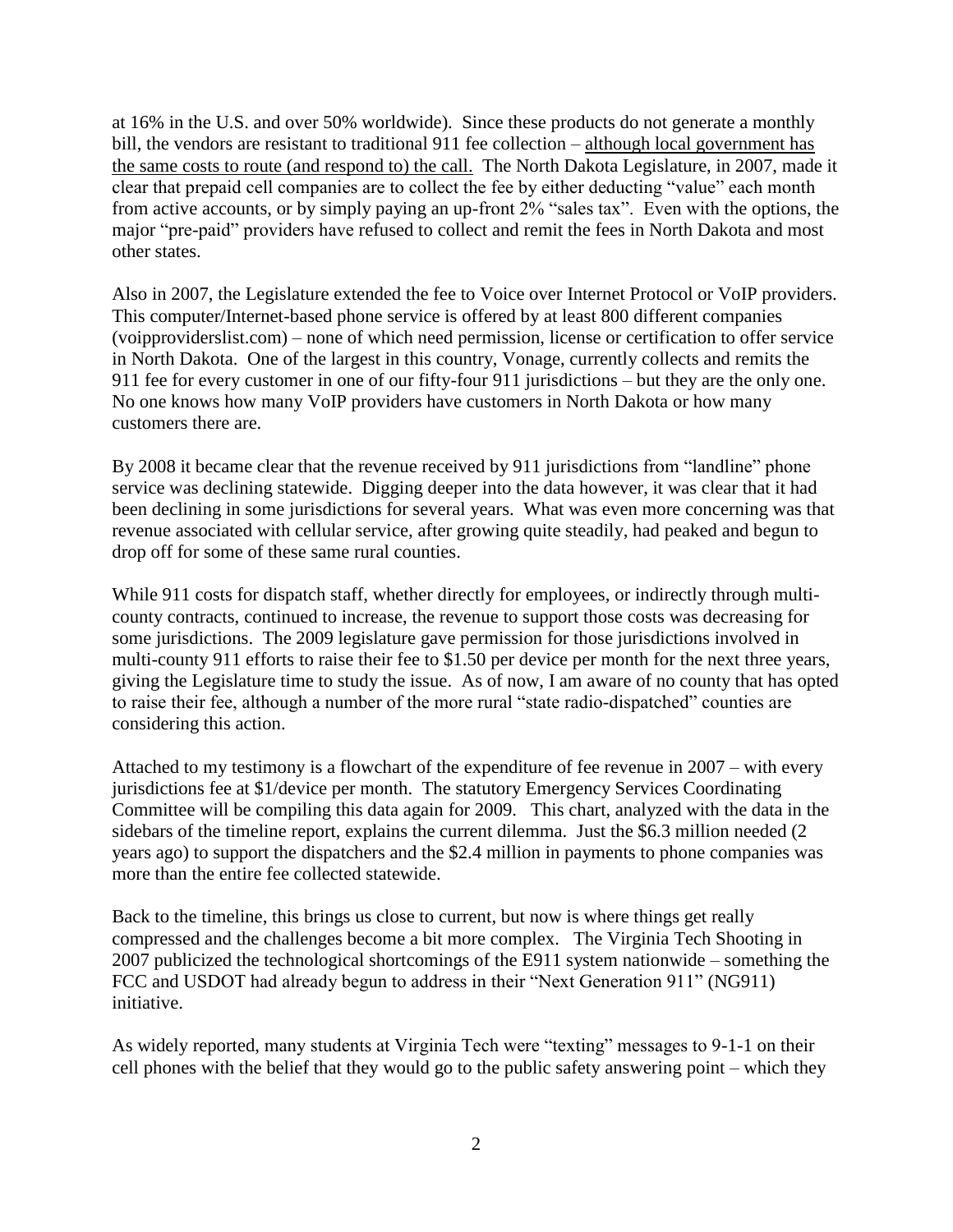did not. Even now, after the publicity, 75% of college students believe they can "text" 911. This is not possible. :

Texting is the simplest and most common communication device that is driving the need for NG911 – but certainly not the only one. Before we talk about some of the others – let's talk about why it doesn't work. Two (very much simplified) drawings are attached to this testimony that contrast the current E911 system with Next Generation 911.

Currently (as illustrated in the first drawing) traditional landline and cellular 911 calls are directed to one of two "911 Selective Routers" (often called 911 "tandems") in North Dakota. This device then routes the voice to the proper Public Safety Answering Point (PSAP) on dedicated voice-grade (analog) phone lines. It also sends a number with the voice. That number is then routed to a national database which translates the number into a carrier identifier, callback number, and caller location (address or lat/long) which is transmitted back to that same PSAP. This traffic is handled by dedicated (low-speed) data links. Although each PSAP has at least two data links and two voice lines, this system does not have the robust redundancy that the federal government believes is essential, and more importantly it cannot transmit the large volume of data coming from many of the newer communication devices. This is how we are operating now and how nationwide the 911 system has worked since 1975.

Again, counties pay \$2.4 million per year to use this system. It should be noted that while in government we view 911 as an essential public safety service – from the industry perspective 911 is a product sold to government.

The second drawing indicates (in very, very general terms) what the federal government is calling Next Generation 911 – and the migration they are urging all States make. You will see that the voice grade lines and the low speed data links of the previous drawing are replaced by a high-speed system of interconnected fiber optic and other broadband technologies. This network is depicted as a ring, as the expectation is that complete redundancy for all primary nodes will be integral to the design – essentially multiple paths to each node. Just as significantly, the "selective router" is replaced (or augmented) by a "911 gateway" that will a direct the voice traffic that is currently routed, but also direct the text, pictures, video and other data along with (or in place of) the voice.

Now the technology: Virtually everyone in this room – if the national statistics are accurate – has a cell phone with them right now. Most of these can take pictures, video, and certainly text (if you have such a plan). People every day are taking pictures of accident scenes, videos of suspicious activity, and of course texting 9-1-1. Most of you could do that right now and this could be extremely valuable information for emergency responders – if it could actually be received and managed. The selective routers cannot switch that data and the voice grade lines feeding the PSAPs cannot handle that traffic.

Additionally, many of you might have cellular devices that have Internet access that would allow you to email a PSAP with a message, pictures, voice and video. This currently cannot happen. If you count the possibility of using a Voice over Internet Protocol connection with a state-ofthe-art cell device, you could conceivably try to connect with a PSAP in three or four ways with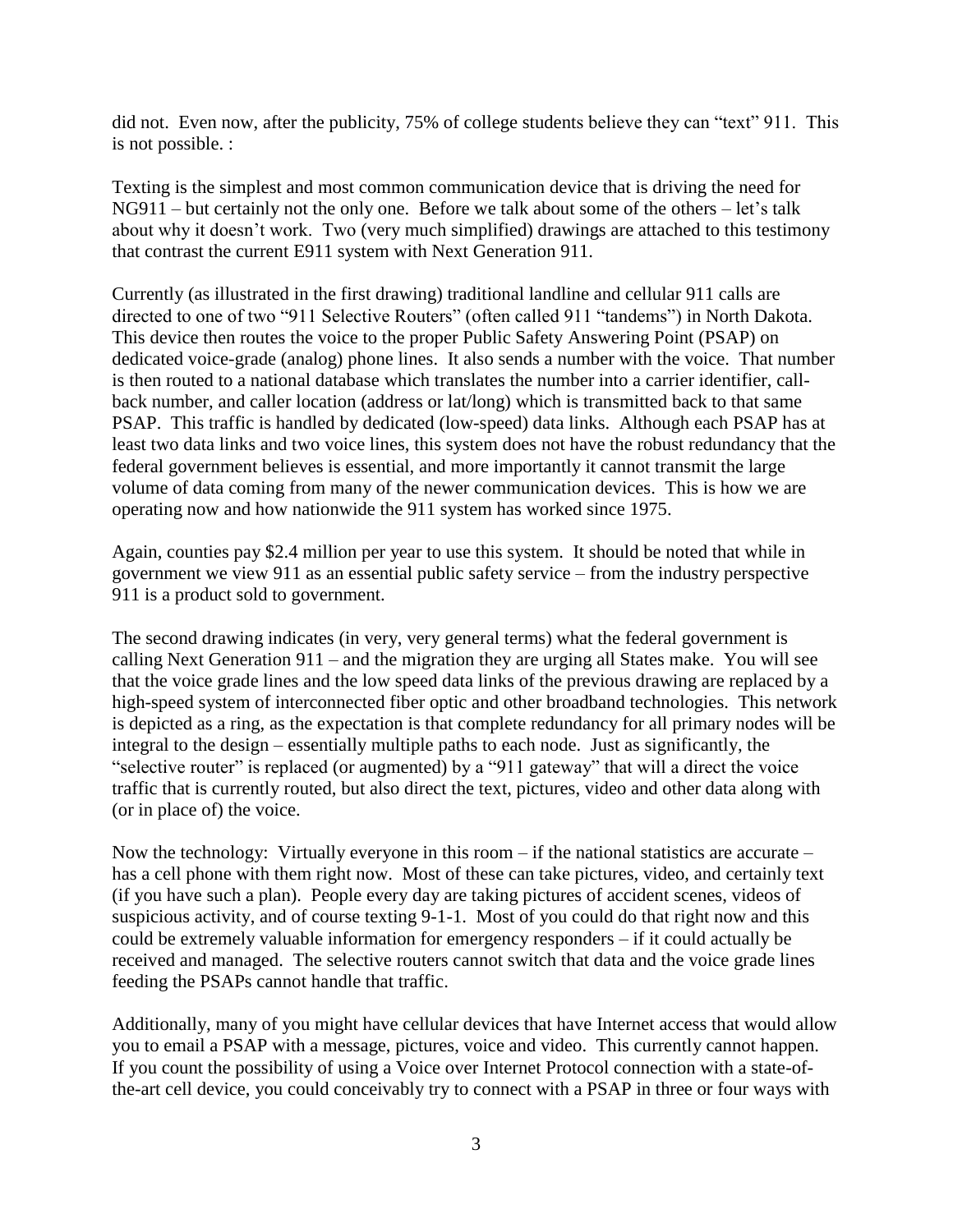four or five data streams – most of which cannot be transmitted by the voice grade phone lines that are the backbone of the 911 system.

But that is not all. Many major trucking firms are now employing crash notification systems that automatically dump megabytes of data if the truck's air bags are deployed, if the truck is overturned, or if the truck is on fire. Currently this data goes to a private dispatcher who in turn calls the appropriate PSAP (once they figure out which one it is) and relays this information verbally over the phone. Technologically, it is possible for this information to go directly to the PSAP and from there be routed to the appropriate responding vehicle – but the 911 network cannot transmit this data at this time.

Similarly, personal vehicle systems such as OnStar use the private dispatcher method, but would not necessarily need that (sometimes) delaying step if the network could route more than the driver's voice. The "Ford Sync" product gets around this by having the vehicle's computer "hijack" the driver's cell phone (if properly configured), dial 9-1-1, and send one of several recorded verbal messages to the PSAP – something the 911 network can handle.

Beyond personal calling and vehicle accidents, the explosion of technology in medicine, safety and security is equally challenging. Urban and highway monitoring cameras, bank security, home video systems, electronic medical records, and other technologies have the capability to capture and communicate (in real time) information that could be incredibly useful for law enforcement, ambulances, and other responders – if it could be transmitted appropriately.

The technology exists to carry these types of data, for emergency personnel to even reach out and control cameras, for map data and medical information to be transmitted directly to a mobile data terminal in an ambulance, for a helicopter to transmit aerial real-time video of a fire directly to the responding fire truck. The 911 system however, is designed for voice – period. And that is where Next Generation 911 comes in.

Next Generation 911, in simplest terms is the careful migration from the analog voice-grade 911 infrastructure to a broadband, digital data network with greater security and increased redundancy. The Legislature has charged the statutory Emergency Services Communications Coordinating Committee with the responsibility of "*coordinating plans for implementing*" NG911. This Committee, through ITD has just been awarded a federal grant of \$912,000 to begin this migration. Unfortunately, the consultant hired by the counties to prepare a Next Gen 911 Master Plan has estimated the transition costs at more than \$13 million. While this is a bit overwhelming, it must be considered that counties currently spend \$2.4 million each year in payments to phone companies for the existing 911 infrastructure.

When you look at this broad and rather complex issue from the perspective of taxation, it challenges the local 911 jurisdictions in two ways:

1. More money will need to be spent, at least during implementation; however the current 911 fee is already paying less than two-thirds of the overall 911 system costs and for some jurisdictions the revenue is decreasing; and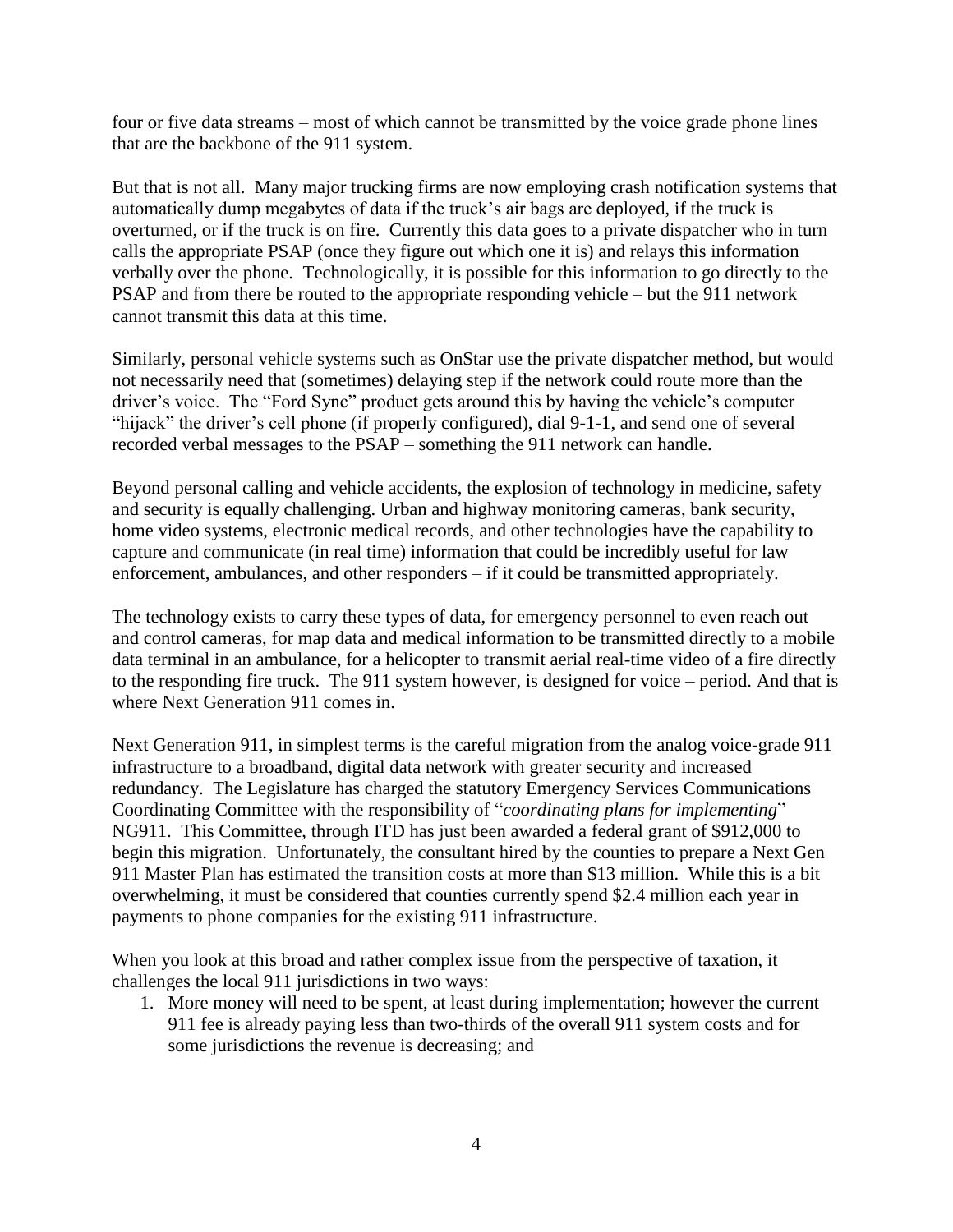2. A growing number of these new technologies that must eventually be communicating directly with PSAPs do not pay a monthly device fee now (even some that are required to by state law) and it will likely be difficult if not impossible to get them to pay.

These are challenges that are certainly not unique to North Dakota. Every state is struggling with supporting its existing 911 system (particularly during this time of economic difficulty); but each also recognizes that, for public safety, they must begin to address the issues of Next Generation 911.

The attached table is a summary of the current dedicated 911 fees across the country. The variation and (in some cases) dramatic ranges indicate the difficulty that Legislatures and local boards have had in designing the proper funding mechanism for this important service. Nationally, there are several parallel discussions ongoing about the proper funding of 911 in the future.

Most government and industry participants agree that the current fee structures are inadequate and greater uniformity nationwide is desirable – after that, the commonality is lacking. Some industries, particularly prepaid wireless, want a tax collected by the retailer (Walmart Tax). Most industries and state governments support centralized, state-level collection – while local governments responsible for 911 are often skeptical of that. Internet providers object to any taxation – claiming that it's the software that allows their networks to be used for VoIP communications, while at the same time acknowledging that neither they nor the 911 jurisdictions have any way of knowing what software is being used by whom.

Implementation of NG911 and the ultimate resolution of this fee issue is not only important to State and local government. Although communication companies can retain up to 5% of the fee collected (for the cost of collection), these same communication companies receive (an additional) almost 20% of the money back in contract fees – so the industry that collects the fee has a rather large interest in its expenditure as well.

From the perspective of North Dakota county government, we are pleased that this committee is examining this important issue. We do however believe, at this point in time, it is likely premature to make significant changes to the current fee structure. While inadequate, it does cover two-thirds of the allowable costs (as defined by ESCCC guidelines); and further decreases to this fee revenue would only increase the burden to either State-collected taxes or (most likely) property tax. Things could change rather quickly, if Congress were to move on streamlined taxing proposals, but for now, we have no alternatives to propose that we feel would generate the same or more funding and be politically feasible.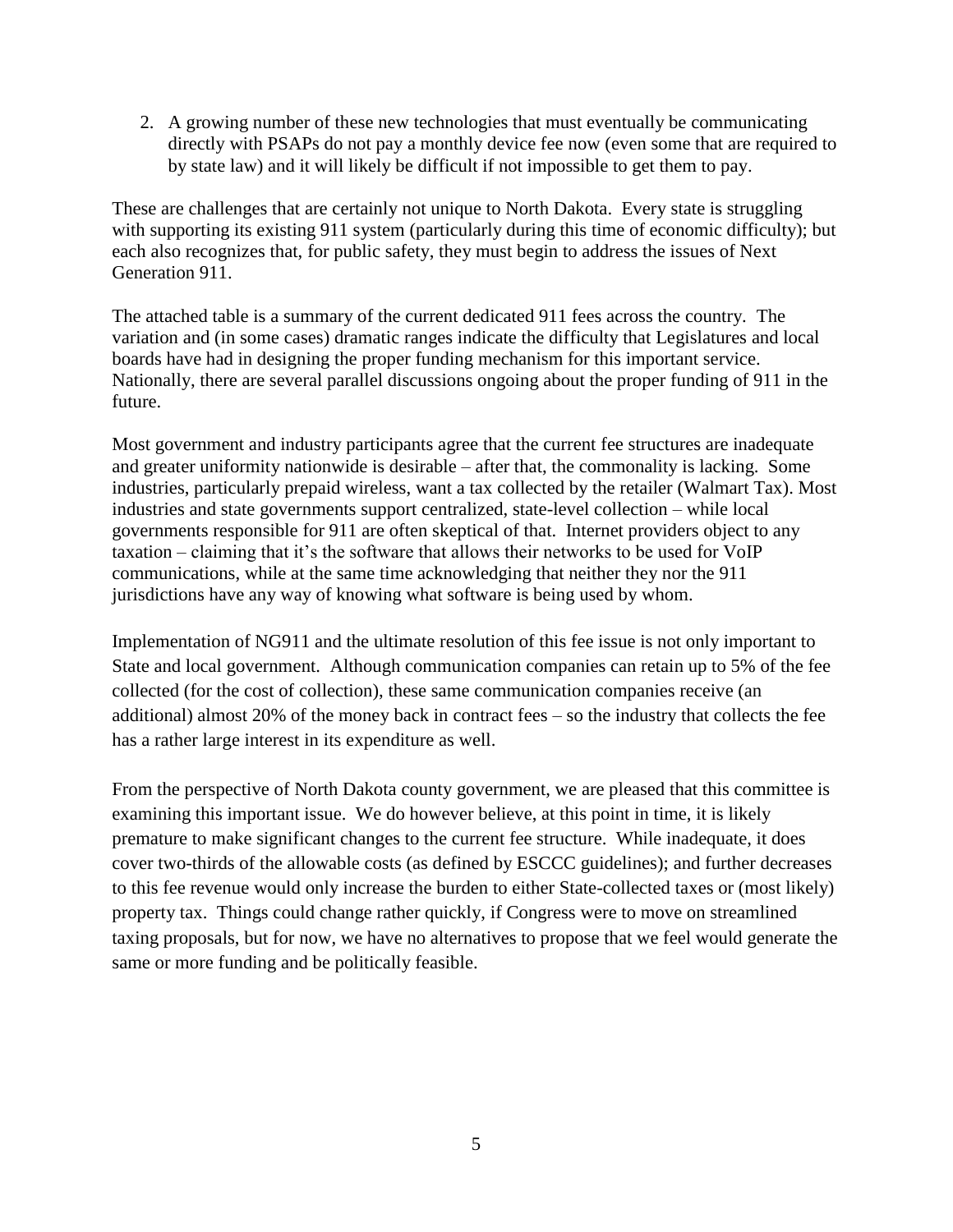

\* Phone companies retain about \$432,500 for collecting the fee – they also receive payments for trunking and database \* Phone companies retain about \$432,500 for collecting the fee - they also receive payments for trunking and database information. All figures based on CY07 collection data. information. All figures based on CY07 collection data.

\*\* State Radio fees increased from 20¢ to 38¢ per device on July 1, 2009. \*\* State Radio fees increased from 20¢ to 38¢ per device on July 1, 2009.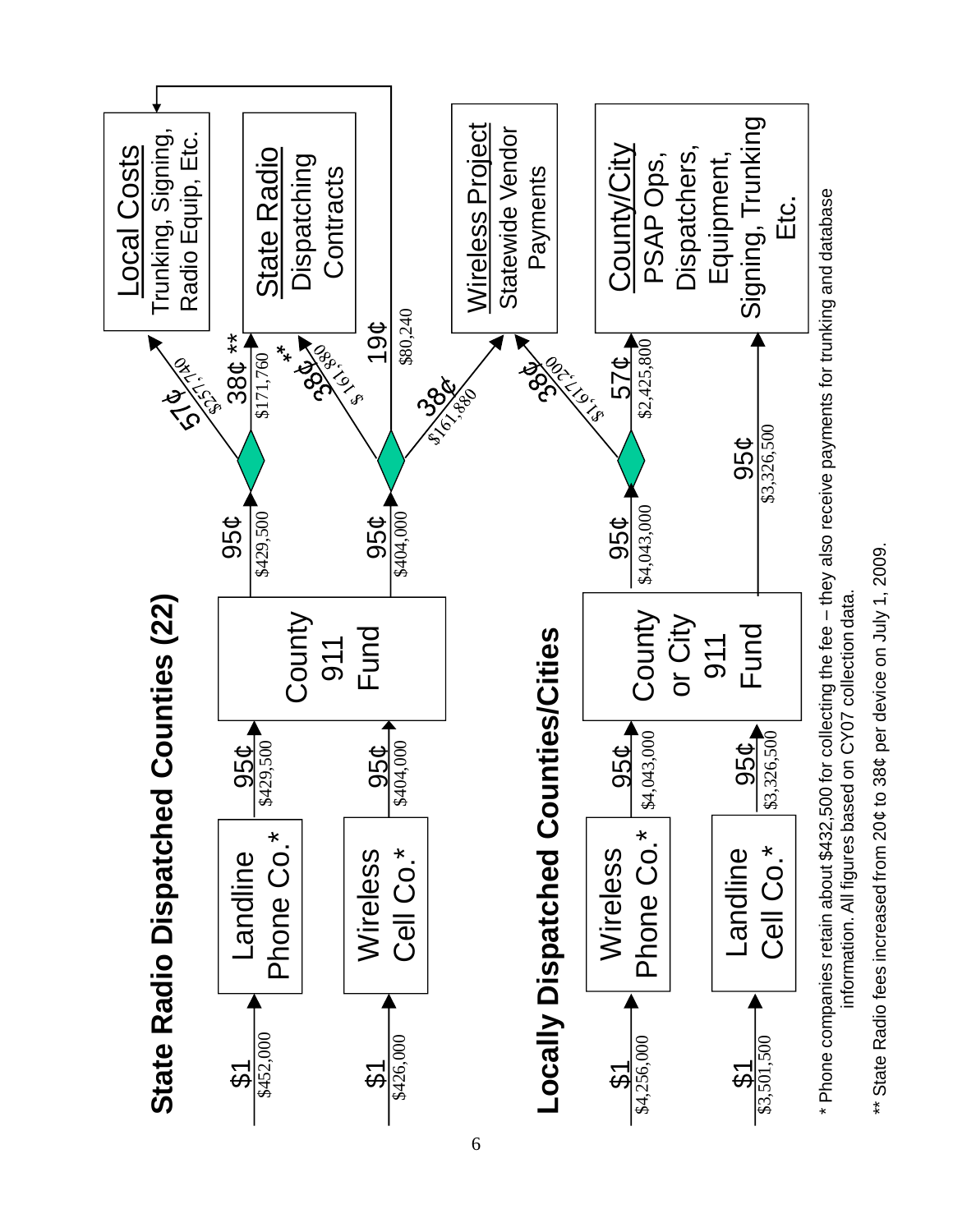